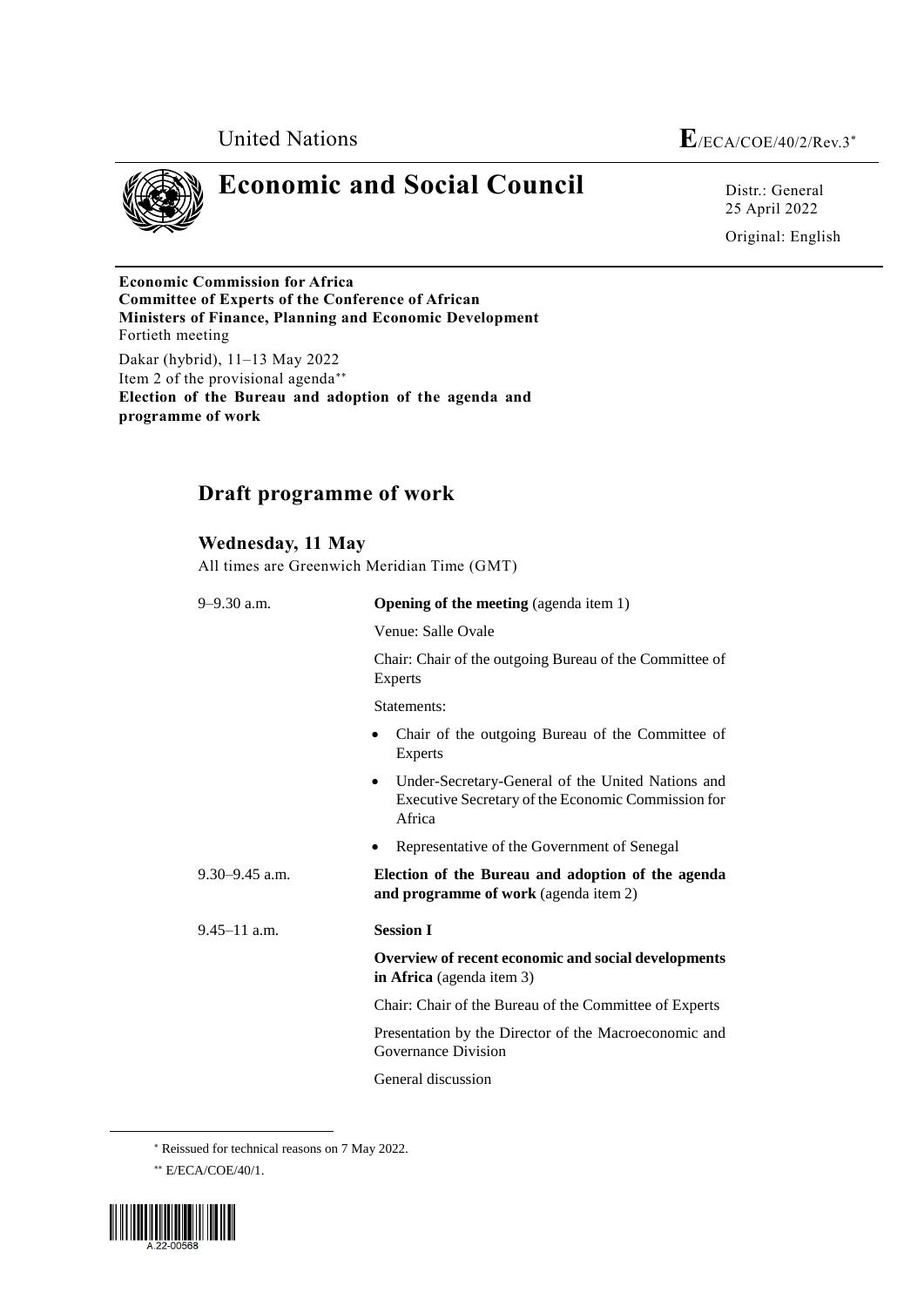| $11 - 11.15$ a.m.        | Coffee break                                                                               |
|--------------------------|--------------------------------------------------------------------------------------------|
| 11.15 a.m. $-12.30$ p.m. | <b>Session II</b>                                                                          |
|                          | Assessment of progress on regional integration in<br>Africa (agenda item 4)                |
|                          | Chair: Chair of the Bureau of the Committee of Experts                                     |
|                          | Presentation by the Director of the Regional Integration<br>and Trade Division             |
|                          | General discussion                                                                         |
| $12.30 - 2.30$ p.m.      | Lunch break                                                                                |
| $2.30 - 4$ p.m.          | <b>Session III</b>                                                                         |
|                          | Presentation on the theme of the fifty-fourth session<br>of the Commission (agenda item 5) |
|                          | Chair: Chair of the Bureau of the Committee of Experts                                     |
|                          | Presentation by the Deputy Executive Secretary<br>(Programme)                              |
|                          | General discussion                                                                         |
| $4-4.15$ p.m.            | Coffee break                                                                               |
| $4.15 - 5.30$ p.m.       | <b>Session III</b>                                                                         |
|                          | Presentation on the theme of the fifty-fourth session<br>of the Commission (cont.)         |
|                          | General discussion                                                                         |
| 5.30 p.m.                | Reception                                                                                  |

## **Thursday, 12 May**

| $9-10.45$ a.m. | <b>Session IV</b>                                                                                                                                                                                                                                                         |
|----------------|---------------------------------------------------------------------------------------------------------------------------------------------------------------------------------------------------------------------------------------------------------------------------|
|                | <b>Statutory issues</b> (agenda item 6)                                                                                                                                                                                                                                   |
|                | Chair: Chair of the Bureau of the Committee of Experts                                                                                                                                                                                                                    |
|                | The following statutory issues will be considered:                                                                                                                                                                                                                        |
|                | Report of the Executive Secretary on the activities<br>of ECA (covering the period April 2021–March<br>2022), presented by the Director of the Strategic<br>Planning, Oversight and Results Division                                                                      |
|                | Report on the follow-up by the Economic<br>Commission for Africa to the resolutions of the<br>Conference of African Ministers of Finance,<br>Planning and Economic Development, presented<br>by the Director of the Strategic Planning, Results<br>and Oversight Division |
|                | Report of the Africa Regional Forum on<br>Sustainable Development on its seventh session,<br>presented by the Chief of the Green Economy and<br>Blue Economy Section of the Technology,<br>Change and<br>Natural<br>Climate<br>Resource<br><b>Management Division</b>     |

General discussion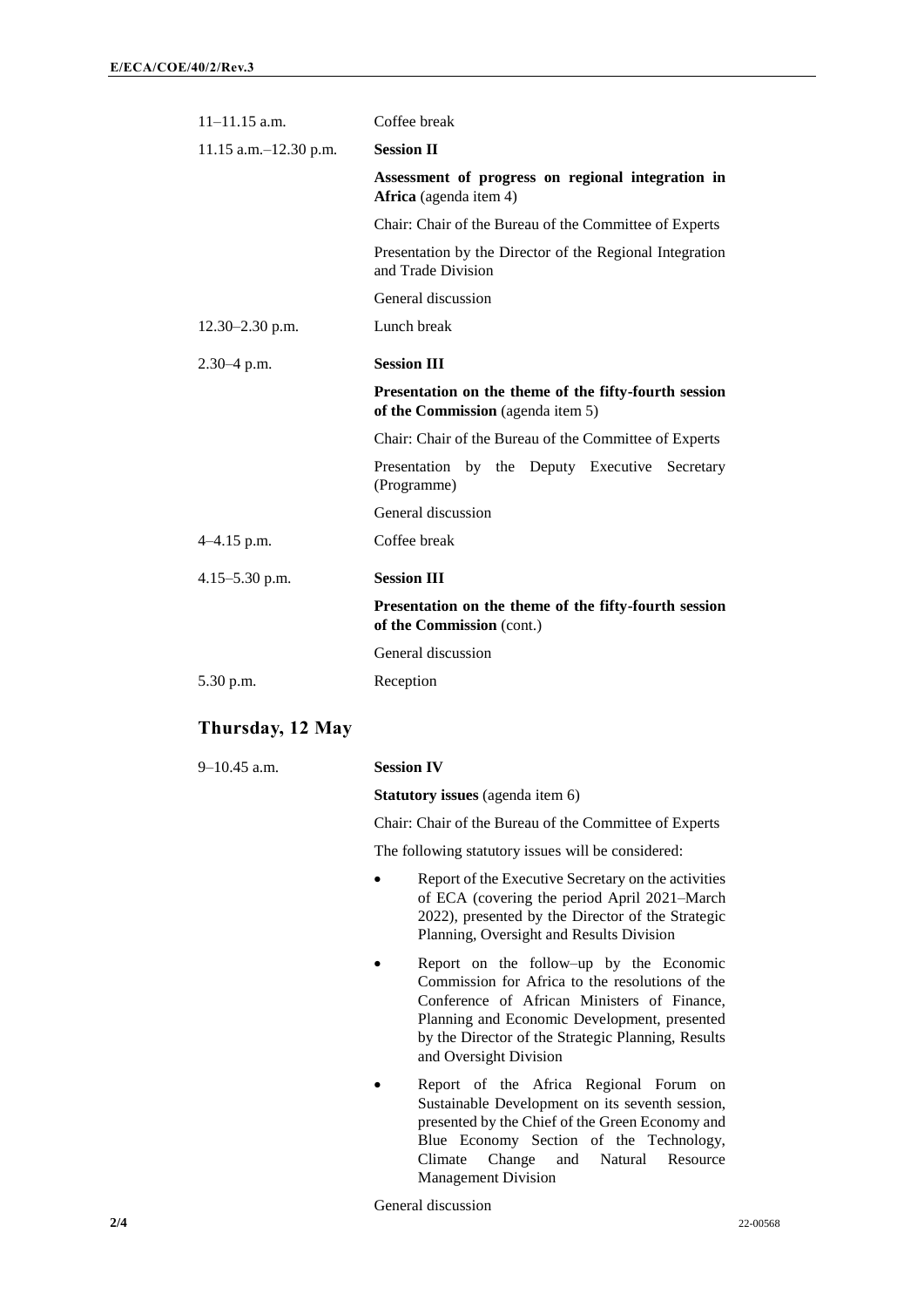| $10.45 - 11$ a.m.    | Coffee break                                                                                                                                                                                                                                                                |
|----------------------|-----------------------------------------------------------------------------------------------------------------------------------------------------------------------------------------------------------------------------------------------------------------------------|
| 11 a.m. - 12.30 p.m. | <b>Session V</b>                                                                                                                                                                                                                                                            |
|                      | <b>Statutory issues (cont.)</b>                                                                                                                                                                                                                                             |
|                      | Medium-term programme framework (2022–<br>$\bullet$<br>2025), proposed programme plan for 2023 and<br>update on the strategic framework of the<br>Economic Commission for Africa, presented by<br>the Director of the Strategic Planning, Oversight<br>and Results Division |
|                      | Proposed programme budget for 2023, presented<br>by the Director of the Division of Administration                                                                                                                                                                          |
|                      | Progress report on the transformation and<br>$\bullet$<br>modernization of national statistical systems in<br>Africa, presented by the Director of the African<br><b>Centre for Statistics</b>                                                                              |
|                      | General discussion                                                                                                                                                                                                                                                          |
| $12.30 - 2.30$ p.m.  | <b>Lunch break</b>                                                                                                                                                                                                                                                          |
| $2.30 - 4$ p.m.      | <b>Session VI</b>                                                                                                                                                                                                                                                           |
|                      | <b>Statutory issues (cont.)</b>                                                                                                                                                                                                                                             |
|                      | Reports on the meetings of the intergovernmental<br>$\bullet$<br>committees of senior officials and experts, presented<br>by [ to be confirmed]                                                                                                                             |
|                      | Progress report on the work of the African Institute<br>for Economic Development and Planning, presented<br>by the Director of the African Institute of Economic<br>Development and Planning                                                                                |
|                      | General discussion                                                                                                                                                                                                                                                          |
| $4-4.15$ p.m.        | Coffee break                                                                                                                                                                                                                                                                |
| $4.15 - 6$ p.m.      | <b>Session VII</b>                                                                                                                                                                                                                                                          |
|                      | <b>Statutory issues (cont.)</b>                                                                                                                                                                                                                                             |
|                      | Report of the Committee on Social Policy, Poverty<br>and Gender on its fourth session, presented by the<br>Acting Director of the Gender, Poverty and Social<br>Policy Division                                                                                             |
|                      | Report of the Committee<br>on Private<br>Sector<br>Regional<br>Development,<br>Integration,<br>Trade,<br>Infrastructure, Industry and Technology<br>on its<br>second session, presented by the Director of the<br>Private Sector Development and Finance Division           |
|                      | General discussion                                                                                                                                                                                                                                                          |